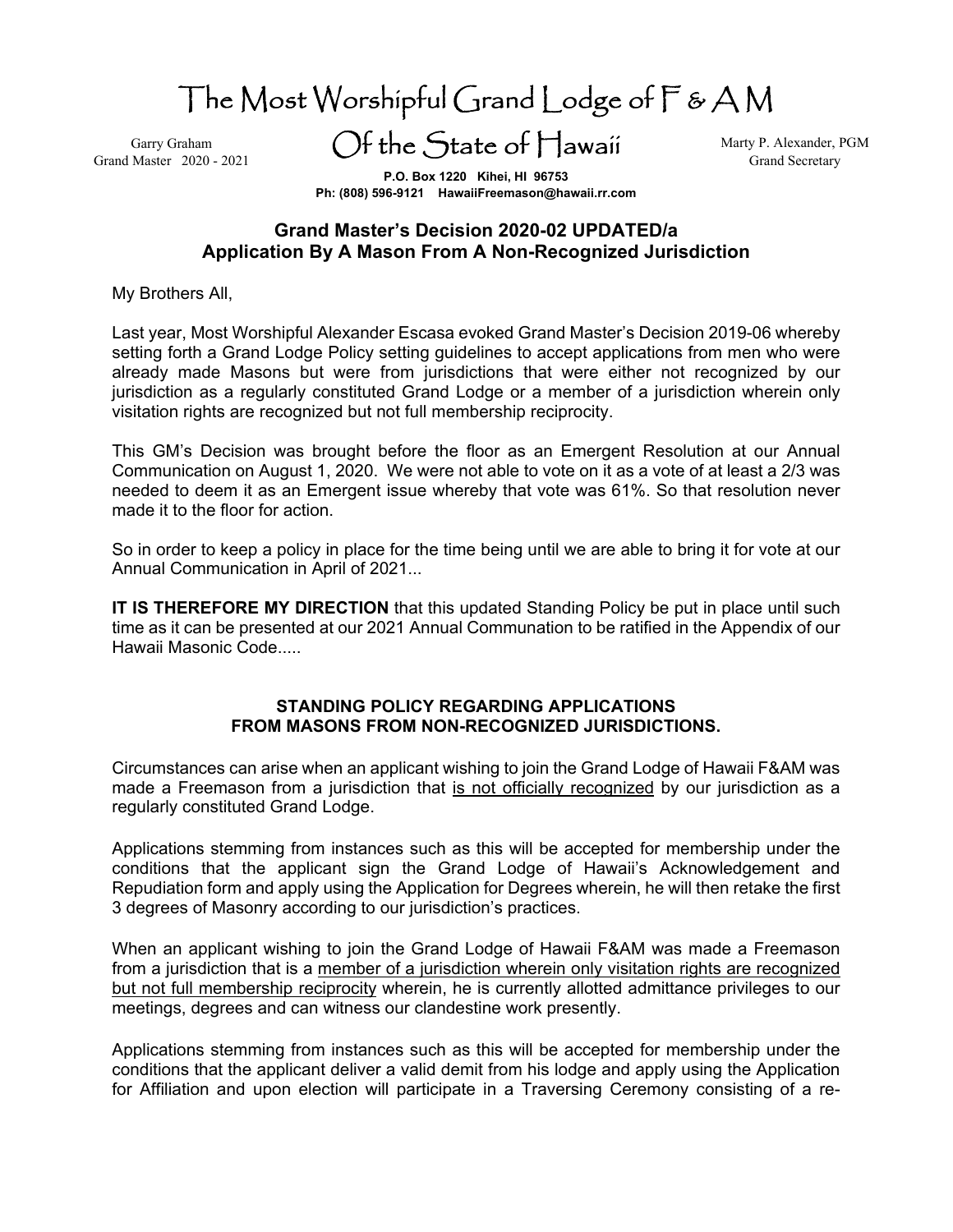obligation of the first 3 degrees, an initiation into the esoteric pass, signs, tokens and words of these degrees and a re-investiture of the raising in the 3<sup>rd</sup> degree of Masonry in this jurisdiction.

The above reference Acknowledgement and Repudiation form is attached.

Please direct any questions you may have to our Grand Secretary at either HawaiiFreemason@hawaii.rr.com or at 808-596-9121

Dated: January 8, 2021 Attested:

 $\frac{1}{22224-2224}$ 



Grand Secretary